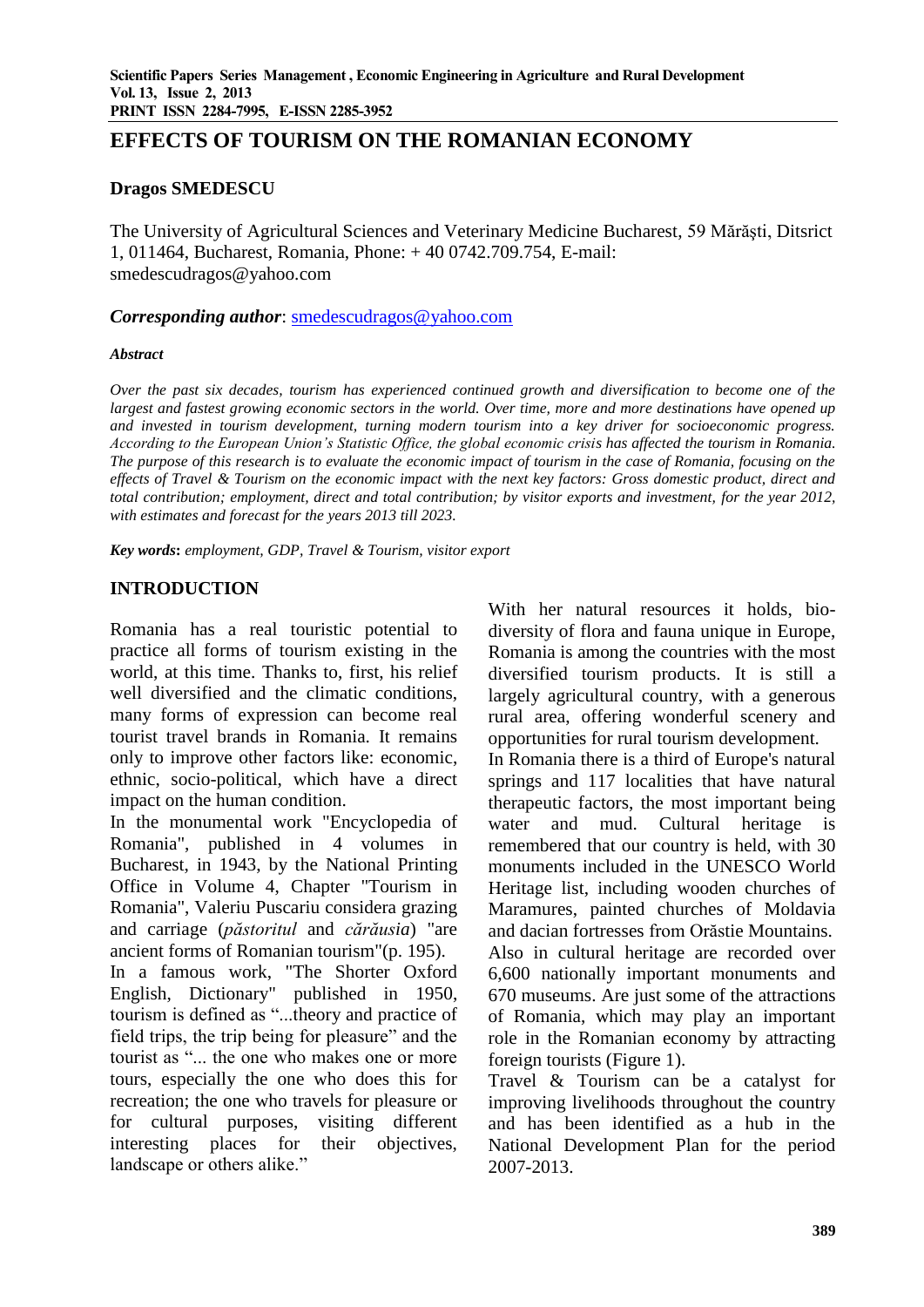

Figure 1. Romanian tourism map in 1938

Travel & Tourism can be a catalyst for improving livelihoods throughout the country and has been identified as a hub in the National Development Plan for the period 2007-2013.

This recognition of the potential contribution of the tourism industry, is a step in the right direction, although there is still a lack of awareness of Travel & Tourism's (T&T) economic value and potential of travel and tourism segment among all levels (government and population).

## **MATERIALS AND METHODS**

To measure the economic effects of tourism, on the Romanian economy, we used the World Travel & Tourism Council (WTTC) key factors: direct contribution to GDP, direct contribution to employment, total contribution to GDP, total contribution to employment, visitor exports and investment, for the year 2012 and forecast for 2013 and a long term forecast for the next ten years also, 2013- 2023.

## **RESULTS AND DISCUSSIONS**

Today, tourism is one of the largest industries in the world. The question is: why so many developed and less developed countries make huge efforts to develop tourism and why so many regions and cities struggle to provide facilities to attract visitors from home and abroad?

The answer is very simple, since tourism has a great potential to bring prosperity and wealth, creating a high added value.

For many developing countries tourism is one of the main sources of foreign exchange income and the number one export category, creating much needed employment and opportunities for development.

Travel & Tourism has an inherent capacity to diversify the Romanian economy, stimulating entrepreneurship, especially SME's, to catalyze investment, creating large numbers of sustainable jobs and by helping social development in the local communities.

In general, both sectors, government and private, are opened to tourism development.

Researchers and academics on the one hand, but also the tourism operators support the idea that tourism is a tool for economic growth.

According to the Statistic Office of European Union, the global economic crisis affected Romania as well, which doesn't have a stable market economy, the economy is based on consumption and credits.

The direct contribution of Travel & Tourism to GDP was 9 billion RON corresponding to 1.5% of total GDP for the year 2012.



Figure 3. Country rankings: Absolute contribution, 2012, Travel & Tourism Total Contribution to GDP

Direct contribution to  $GDP = GDP$  generated by industries that deal directly with tourists, including hotels, travel agents, airlines and other passenger transport services, as well as the activities of restaurant and leisure industries that deal directly with tourists.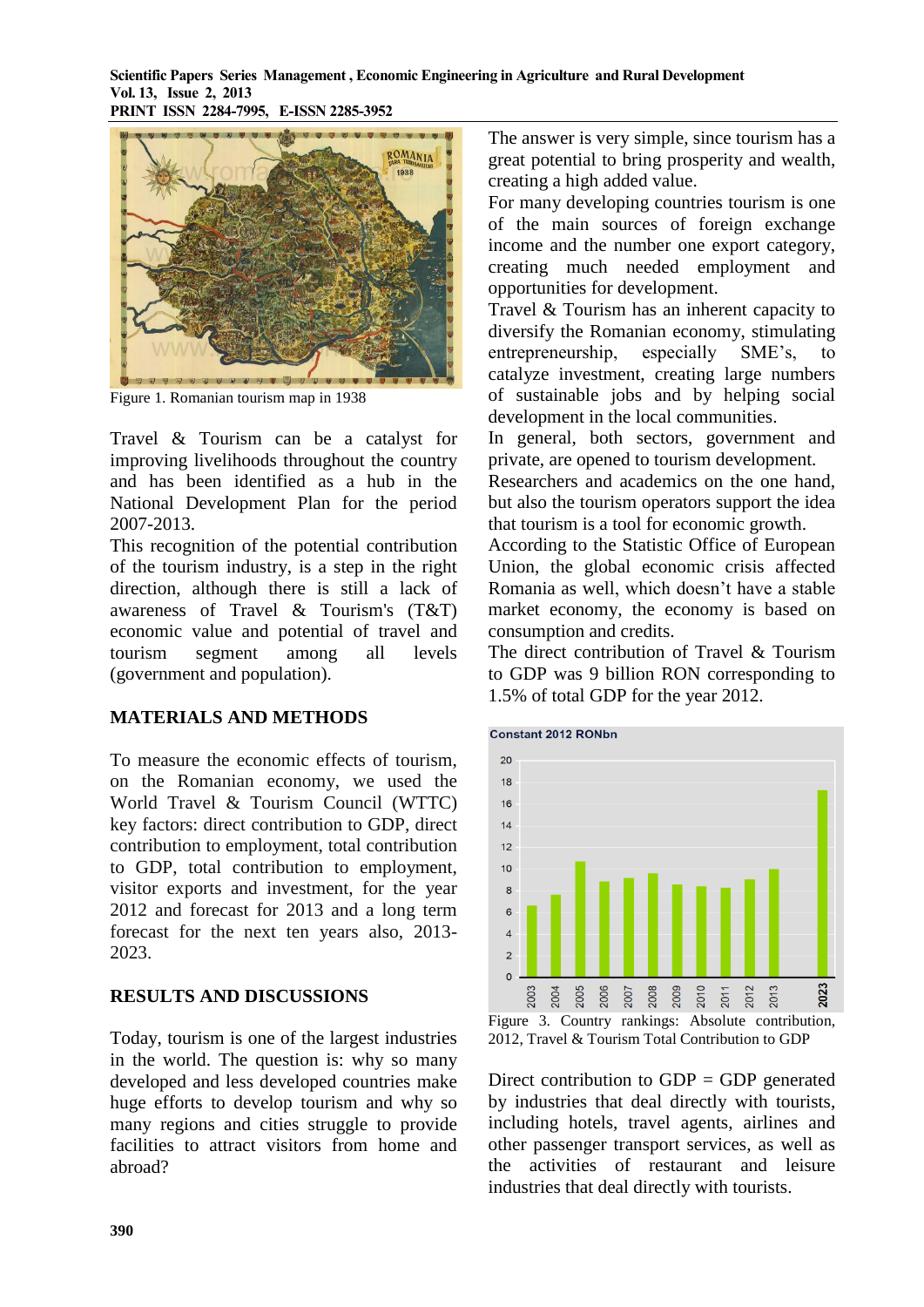#### **Scientific Papers Series Management , Economic Engineering in Agriculture and Rural Development Vol. 13, Issue 2, 2013 PRINT ISSN 2284-7995, E-ISSN 2285-3952**

It is forecast to rise by 10.6% in 2013, and to rise more, by 5.6% every year, from 2013 to 2023, reaching 17.3 billion RON in 2012, in constant 2012 prices (Figure2).

In the year 2012, the total contribution on T&T to GDP was 30.5 billion RON (5.1% of GDP), ranking Romania on the position 62 out of a total of 184 countries worldwide, with 8.8 USD billion dollars, in absolute contribution (Figure 3).

| <b>Travel &amp; Tourism's Total</b><br><b>Contribution to GDP</b> |                      | 2012<br>(US\$bh) |
|-------------------------------------------------------------------|----------------------|------------------|
|                                                                   | 5 Italy              | 206.9            |
|                                                                   | <b>World Average</b> | 52.3             |
|                                                                   | 21 Austria           | 50.8             |
|                                                                   | 27 Greece            | 38.9             |
|                                                                   | 49 Czech Republic    | 17.1             |
|                                                                   | 53 Hungary           | 13.8             |
|                                                                   | 54 Croatia           | 13.8             |
|                                                                   | 62 Romania           | 8.8              |
|                                                                   | 66 Bulgaria          | 6.9              |
|                                                                   | <b>73 Slovakia</b>   | 5.4              |
|                                                                   | 99 Albania           | 2.7              |

Figure 3. Country rankings: Absolute contribution, 2012, Travel & Tourism Total Contribution to GDP

Total contribution to  $GDP = GDP$  generated directly by the Travel&Tourism industry plus its indirect and induced impacts.

Related to relative contribution, the total contribution of T&T to GDP placed Romania, with 5.1% of GDP on the position 155. The Country rankings: real growth for 2013, placed Romania on the position 76, with 4.3% growth and the forecast is to rise by 5.8% pa to 56.1 billion RON in 2023, moving Romania on the position 30 (Figure 4).

T&T directly supported in 2012, 193.000 jobs, representing 2.3% of total employment. It is expecting to rise by 7.3% for 2013 and by 0.7% every year to 223.000 jobs(2.8% of total employment) in 2023 (Figure 5).

In 2012, the total contribution of T&T to employment, including jobs indirectly suported by the industry reached 479.000 jobs of total employment (5.7%). The forecast is to rise by 3.1% in 2013 (494.000 jobs) and to rise by 1.1% pa, reaching 551.000 jobs in 2023, representing 6.8% of total employment.

| <b>Travel &amp; Tourism's Total</b><br><b>Contribution to GDP</b> |                      | $2013 - 2023$<br>% growth pa |
|-------------------------------------------------------------------|----------------------|------------------------------|
|                                                                   | 26 Croatia           | 5.9                          |
|                                                                   | 30 Romania           | 5.8                          |
|                                                                   | 47 Albania           | 5.3                          |
|                                                                   | <b>World Average</b> | 4.2                          |
|                                                                   | 139 Greece           | 3.3                          |
|                                                                   | 141 Slovakia         | 3.3                          |
|                                                                   | <b>160 Austria</b>   | 2.6                          |
|                                                                   | 161 Hungary          | 2.6                          |
|                                                                   | 171 Italy            | 2.0                          |
|                                                                   | 172 Bulgaria         | 1.9                          |
|                                                                   | 176 Czech Republic   | 17                           |

Figure 4. Country rankings: Long term growth, 2013- 2023



Total contribution to employment  $=$  numbers

of jobs generated directly in the Travel&Tourism industry plus its indirect and induced contributions (Figure 6).



Figure 6. Romania: Total contribution of Travel&Tourism to employment